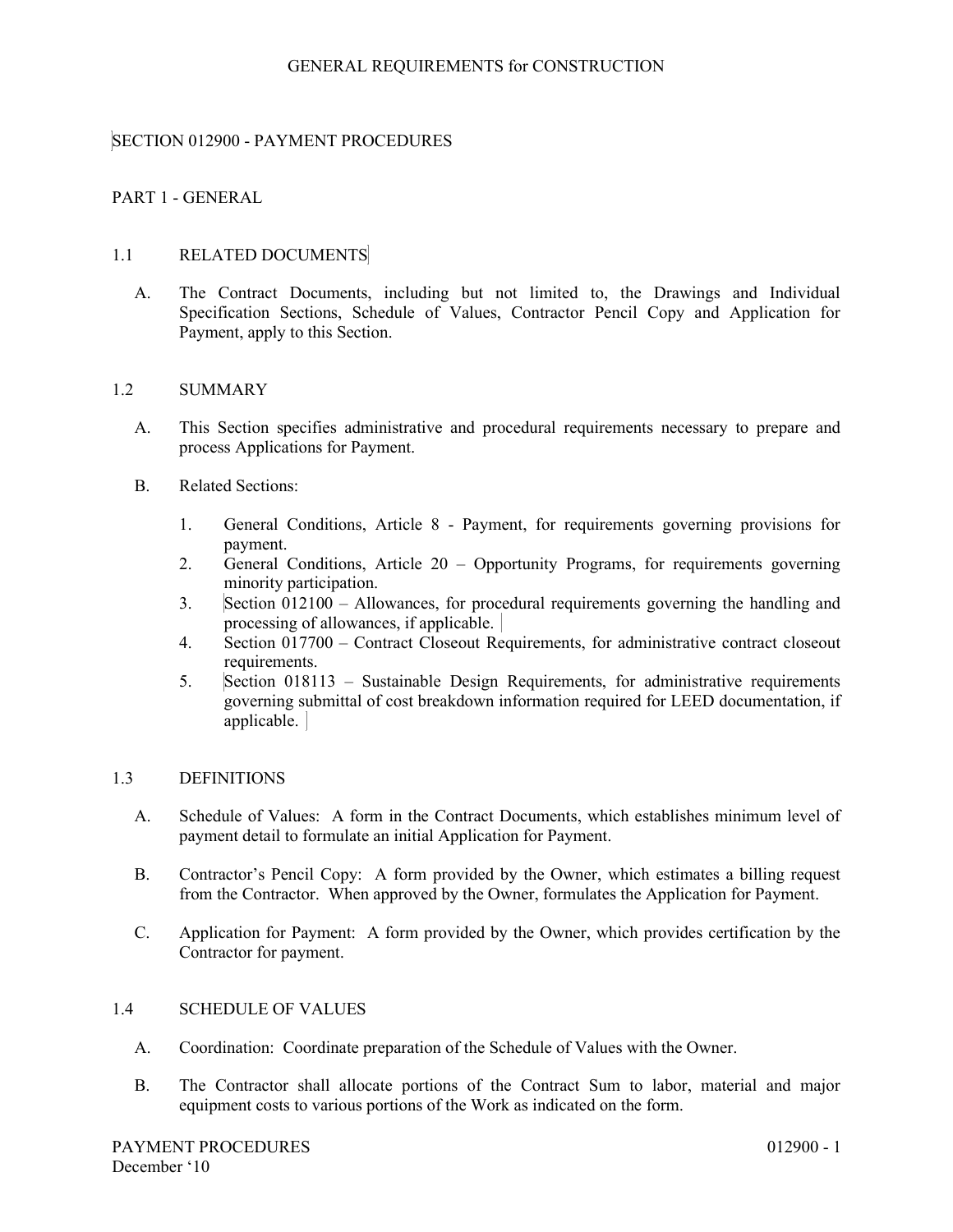- 1. Submit the Schedule of Values to the Owner, for approval at earliest possible date after award of the Contract.
- 2. The Owner shall not approve any billing request until the Schedule of Values is approved.
- C. Format and Content: Use model form provided in Contract Documents as a guide to establish line items for the Schedule of Values.
	- 1. Arrange the Schedule of Values with separate columns to indicate the following for each item listed:
		- a. Dollar value of the following, as a percentage of the Contract Sum to nearest onehundredth percent, adjusted to total 100 percent.
			- 1) Labor.
			- 2) Materials.
			- 3) Major Equipment.
	- 2. Provide a breakdown of Contract Sum in enough detail to facilitate continued evaluation of Applications for Payment and progress reports. Provide multiple line items for principal subcontract amounts in excess of five percent of Contract Sum.
		- a. Include separate line items under Contractor and principal subcontracts for LEED documentation, if applicable and other project closeout requirements in an amount totaling five percent of the Contract Sum and subcontract amount.
	- 3. Round amounts to nearest whole dollar; total shall equal the Contract Sum.
	- 4. Allowances: If applicable, provide a separate line item in the schedule of values for each allowance.
	- 5. Each item in the Schedule of Values and Applications for Payment shall be complete. Include total cost and proportionate share of general overhead and profit for each item, except Lump Sum and Quantity of Work Allowances.
	- 6. Schedule of Values Updating: The Owner may require the Contractor to revise its Schedule of Values. Further, the Owner reserves the right to accept only those cost distributions which, in the Owner's opinion, are reasonable, equitably balanced and correspond to estimated quantities in Contract Documents.

# 1.5 MONTHLY APPLICATIONS FOR PAYMENT

- A. Each Application for Payment shall be consistent with previous applications and payments as approved by the Owner and paid for by the Owner.
	- 1. Initial Application for Payment, the Owner shall not approve any billing request until the Schedule of Values and Construction Schedule is approved.
	- 2. Payment for allowance items and stored materials involve additional requirements.
	- 3. Application for Payment at time of Substantial Completion, and final Application for Payment involve additional requirements.
- B. Payment Application Times: Billing request may be submitted to the Owner once each month.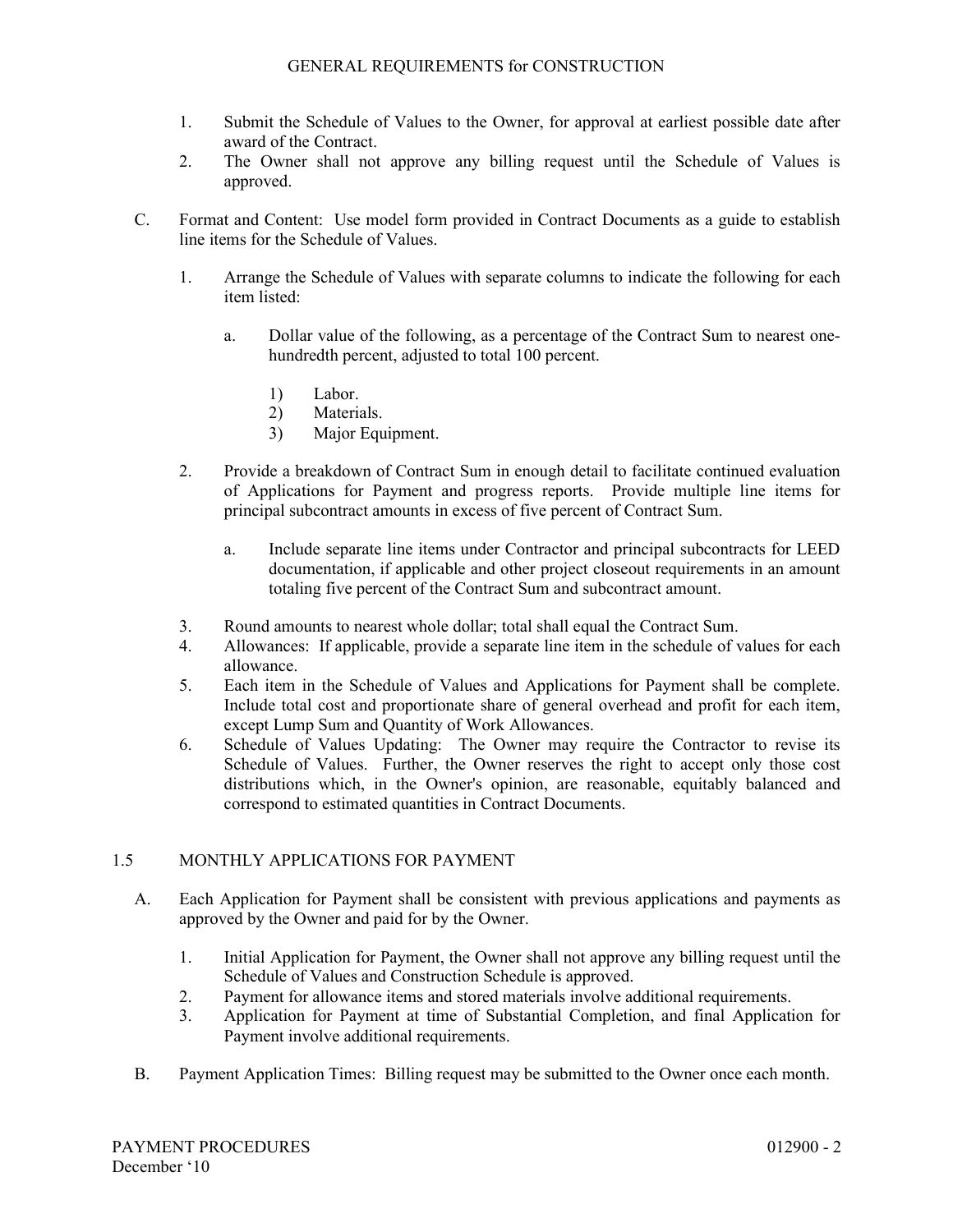- 1. Submit Contractor's Pencil Copy billing request seven days prior to due date for review by the Owner.
- C. Payment Forms: All forms and documents required for payment shall be provided by the Owner. Template forms and documents may also be available on the Dormitory Authority's web site www.dasny.org.
- D. Preliminary Procedure: The Contractor may request from the Owner a Contractor's Pencil Copy form. Where indicated on the form, the Contractor shall enter a billing request, either dollar amount or percentage complete for each item number requesting payment.
	- 1. If applicable, the Contractor shall obtain from the Owner, an Allowance Notice to Proceed for Allowance items and an Agreement for Materials Stored Off-Site prior to billing.
	- 2. Submit Contractor's Pencil Copy billing request to the Owner for approval.
	- 3. The Contractor shall provide updated documentation to the Owner in accordance with General Conditions, Article 20 – Opportunity Programs.
- E. Procedure: Upon the Owner's approval of the Contractor's Pencil Copy billing request, payment documents will be provided to the Contractor. The Contractor shall complete each document and submit two copies of all documents with original signature & notary where indicated on forms, the following:
	- 1. Application for Payment.
	- 2. Compliance Report.
	- 3. Contractor and Subcontractor Certifications Form
	- 4. Contractor's Certified Payroll Form.
	- 5. Allowance Allocation Form, if applicable
- F. Payroll Forms: The Contractor and all Sub-contractors to the Contractor shall submit original copies of the Contractor and Subcontractor Certifications Form and Contractor's Certified Payroll Form.
- G. Transmittal: Sign and notarize where indicated on each document, submit two original copies to Owner.
	- 1. Transmit each copy with a transmittal form listing attachments and recording appropriate information about payment.
- H. Stored Materials: The Owner will provide an Agreement for Materials Stored Off-Site and specific forms that the Contractor must complete and submit to the Owner, including but not limited to;
	- 1. Include in the Contractor's Pencil Copy billing request amounts applied for materials or equipment purchased or fabricated and stored, but not yet installed.
	- 2. Differentiate between items stored on-site and items stored off-site.
	- 3. Provide certificate of insurance, evidence of transfer of title to the Owner, and consent of surety to payment, for stored materials.
	- 4. Provide supporting documentation that verifies amount requested, such as paid invoices. Match amount requested with amounts indicated on documentation; do not include overhead and profit on stored materials.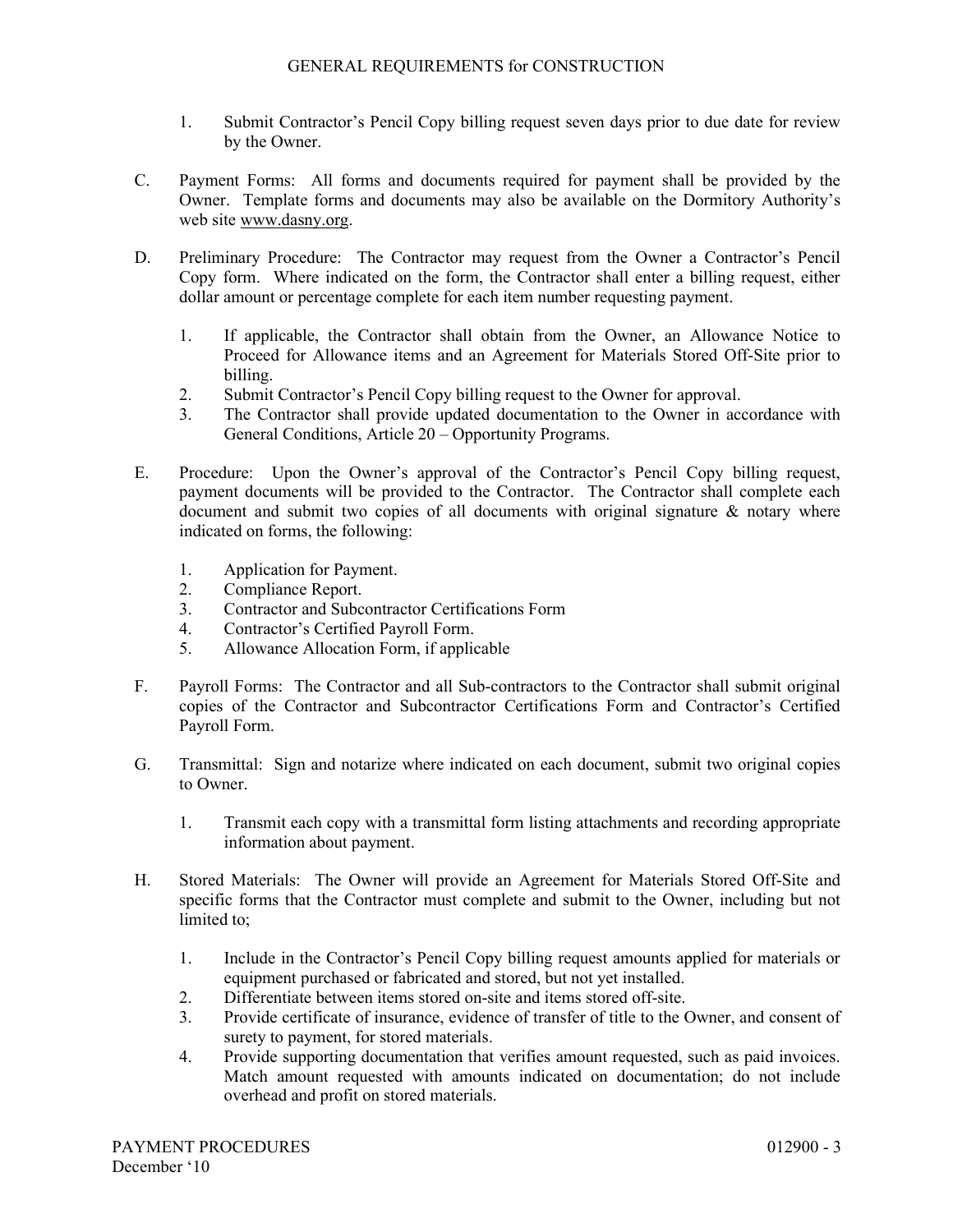- 5. Provide summary documentation for stored materials indicating the following:
	- a. Materials previously stored and included in previous Applications for Payment.
	- b. Work completed for this Application utilizing previously stored materials.
	- c. Additional materials stored with this Application.
	- d. Total materials remaining stored, including materials with this Application.
- I. Payment: Timely payment by the Owner to the Contractor is governed by Section 2880 of the Public Authorities Law.
- J. Liens: Upon receipt of a lien, the Owner shall deduct a sum of one and one-half  $(1 \frac{1}{2})$  times the amount stated to be due in the notice of lien from the application for payment. Upon official receipt of discharge of lien, the Owner shall provide payment as stated above.

# 1.6 APPLICATION FOR PAYMENT AT SUBSTANTIAL COMPLETION

- A. Preliminary Procedure: After issuance of the executed Notice of Substantial Completion, submit a Contractor's Pencil Copy billing request showing 100 percent completion for portion of the Work claimed as complete at Substantial Completion.
	- 1. Submit Contractor's Pencil Copy billing request to the Owner for approval.
	- 2. The Contractor shall provide final documentation to the Owner in accordance with General Conditions, Article 20 – Opportunity Programs.
- B. Reduction of Retainage: The Contractor may request a reduction of retainage upon Substantial Completion of the Work or when a phase of Work is accepted by the Owner.
	- 1. The Contractor submits to the Owner a written request to have retainage reduced and provides a cost estimate and schedule to complete all remaining Work items indicated on the executed Notice of Substantial Completion.
	- 2. The Owner shall deduct from the sum two times the value of remaining items of Work to be completed or corrected.
	- 3. The Owner will provide the Contractor with General Release and Consent of Surety forms based on the amount of reduction. The Contractor shall complete each document and submit three copies of each document with original signature  $\&$  notary where indicated on forms.
	- 4. The Owner shall hold payment until receipt of completed General Release and Consent of Surety forms.
- C. Procedures: Upon the Owner approval of Contractor's Pencil Copy billing request, payment documents will be provided to the Contractor. The Contractor shall complete each document and submit two copies of all documents with original signature & notary where indicated on forms, the following:
	- 1. Application for Payment.
	- 2. Compliance Report.
	- 3. Contractor and Subcontractor Certifications Form
	- 4. Contractor's Certified Payroll Form.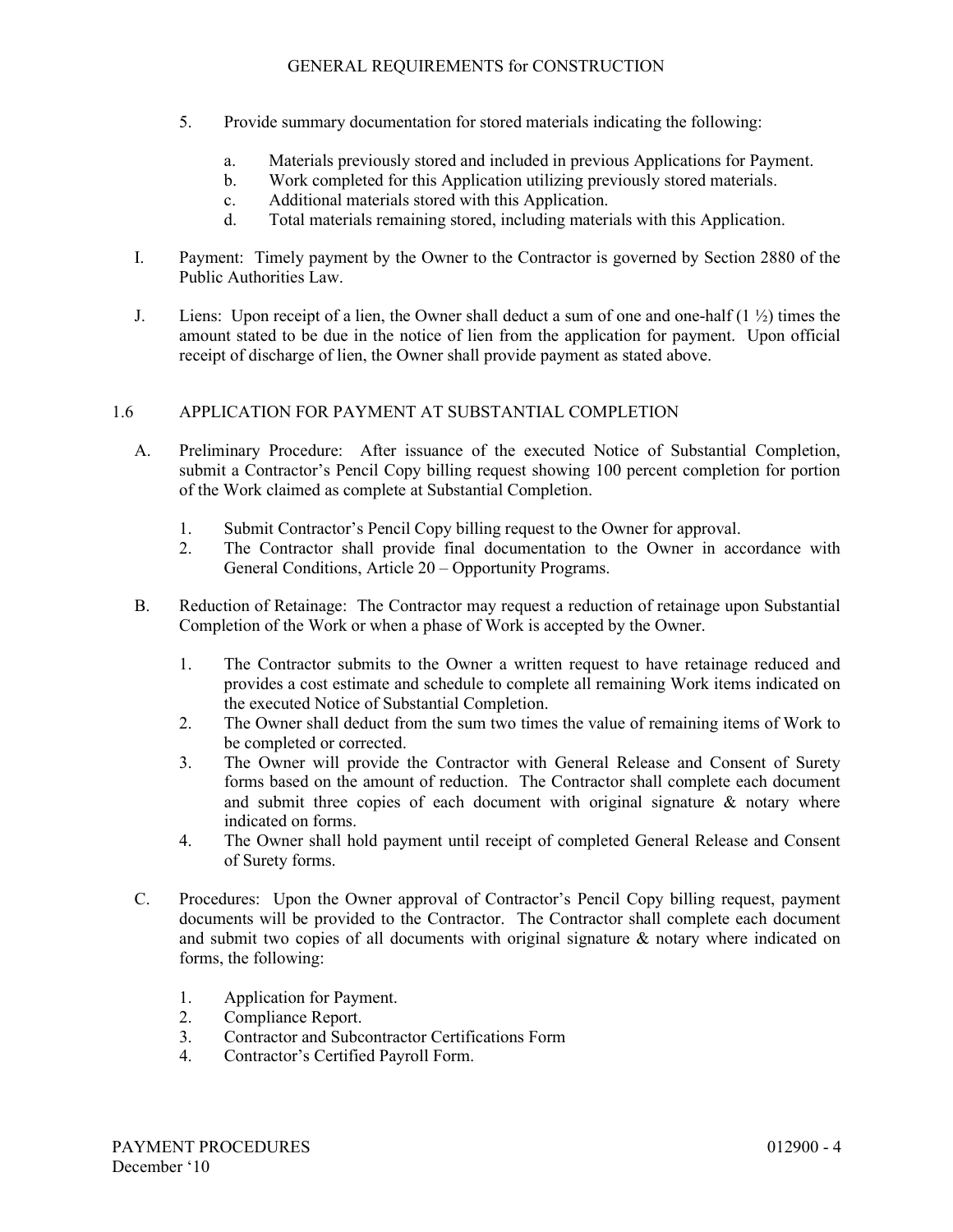- D. Payroll Forms: The Contractor and all Sub-contractors to the Contractor shall submit original copies of the Contractor and Subcontractor Certifications Form and Contractor's Certified Payroll Form.
- E. Transmittal: Sign and notarize where indicated on each document, submit two original copies to Owner.
- F. Payment: Timely payment by the Owner to the Contractor is governed by Section 2880 of the Public Authorities Law.
- G. Liens: Upon receipt of a lien, the Owner shall deduct a sum of one and one-half  $(1 \frac{1}{2})$  times the amount stated to be due in the notice of lien from the application for payment. Upon official receipt of discharge of lien, the Owner shall provide payment as stated above.
- 1.7 FINAL APPLICATION FOR PAYMENT (same as contract closeout documents)
	- A. Contract Compliance: The Contractor shall comply with the Requirements of General Conditions, Section 10.08 – Limitations on Actions.
	- B. Preliminary Procedure: All Work and Extra Work of the Contract and all requirements of Section 017700 – Contract Closeout Requirements must be complete and approved prior to commencement of final Application for Payment.
		- 1. The Contractor shall request and submit to the Owner a final Contractor's Pencil Copy that will formulate the final Application for Payment.
		- 2. The Contractor shall provide outstanding documentation to the Owner in accordance with General Conditions, Article 20 – Opportunity Programs.
	- C. Procedures: Upon the Owner approval of Contractor's Pencil Copy billing request, final Application for Payment and Contract closeout documents will be provided to the Contractor. The Contractor shall complete each document and submit two copies of all documents with original signature & notary, where indicated on the forms, the following:
		- 1. Final Application for Payment including remaining Retainage.
		- 2. Final Compliance Report.
		- 3. Contractor and Subcontractor Certifications Form
		- 4. Contractor's Certified Payroll Form.
		- 5. Release Form -- Final Payment to Contractor.
		- 6. Consent of Surety -- Final Payment to Contractor, with power of attorney.
	- D. Payroll Forms: The Contractor and all Sub-contractors to the Contractor shall submit original copies of the Contractor and Subcontractor Certifications Form and Contractor's Certified Payroll Form.
	- E. Transmittal: Sign and notarize where indicated on each document, submit two original copies to the Owner.
	- F. Final Payment: Timely payment by the Owner to the Contractor is governed by Section 2880 of the Public Authorities Law.